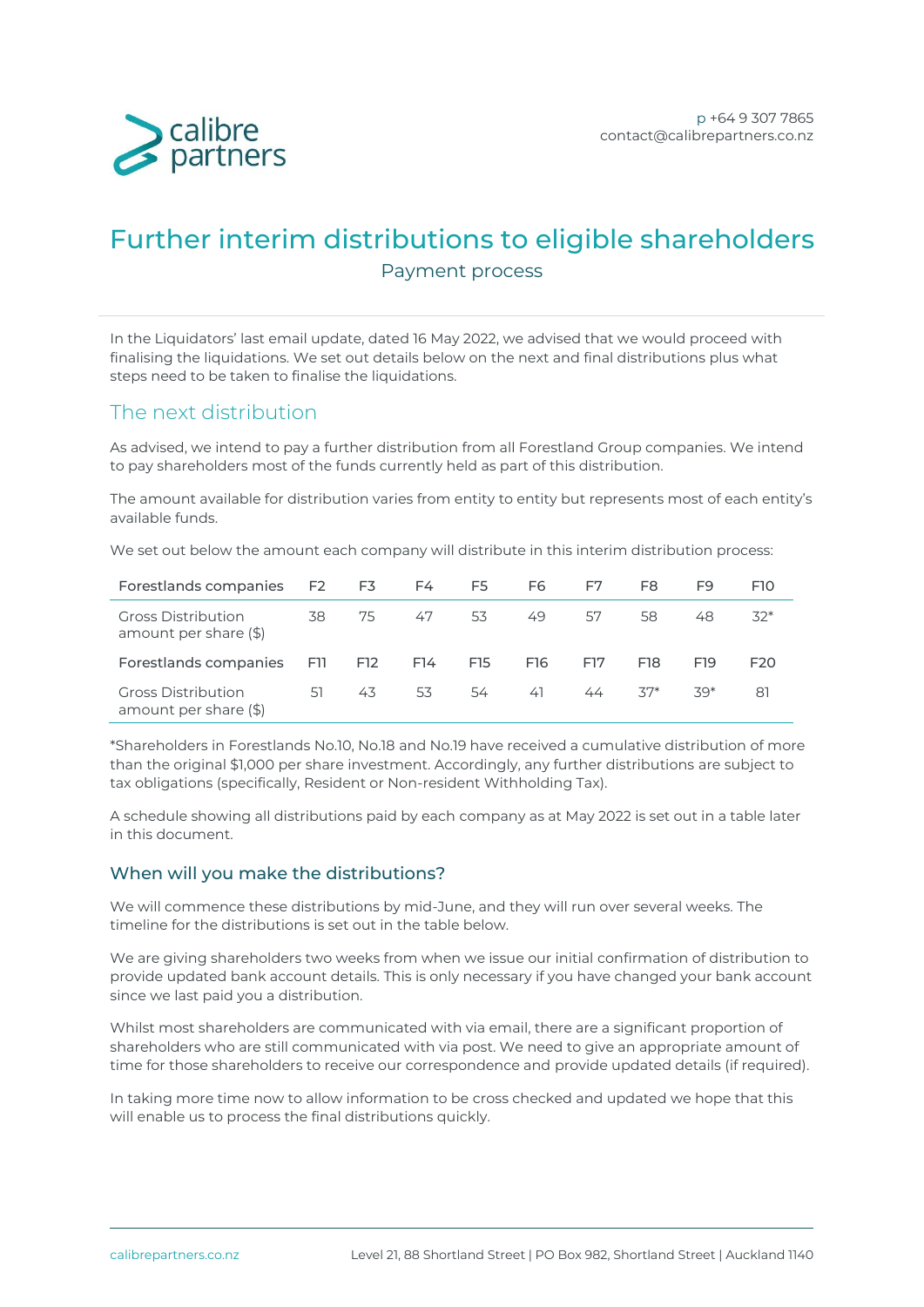Accordingly, the process for the next distributions is:

| Forestlands companies                    | F <sub>2</sub> , F <sub>3</sub> , F <sub>4</sub><br>and F5 | F6, F7, F8<br>and F <sub>9</sub> | F10, F11,<br>F <sub>12</sub> and<br>F14 | F15, F16<br>and F17 | F18, F19<br>and F <sub>20</sub> |
|------------------------------------------|------------------------------------------------------------|----------------------------------|-----------------------------------------|---------------------|---------------------------------|
| Distribution confirmation letter         | 17 June                                                    | 1 Julv                           | 15 July                                 | 29 July             | 12 August                       |
| Date to advise change of bank<br>account | 1 July                                                     | 15 July                          | 29 July                                 | 12 August           | 26 August                       |
| Date of distribution                     | 6 July                                                     | 20 July                          | 3 August                                | 17 August           | 31 August                       |

If we encounter any processing issues when paying these distributions, the distribution for the relevant company will be paid two working days later.

## The final distribution

A final distribution will be paid towards the end of the liquidation.

We expect this to be a small distribution, as it will be the residual funds remaining in the liquidations once all required steps have been completed to finalise the liquidations.

This will include sums that we are required to set aside until completion of the liquidation (e.g. the reserve amounts for unidentified shareholders set aside pursuant to Court orders).

The amount available will vary from entity to entity.

We will only know the amount available for the final distribution once we have clarity on the final claims of all shareholders and the surpluses available. However, we expect this will be between \$10 - \$30 per share.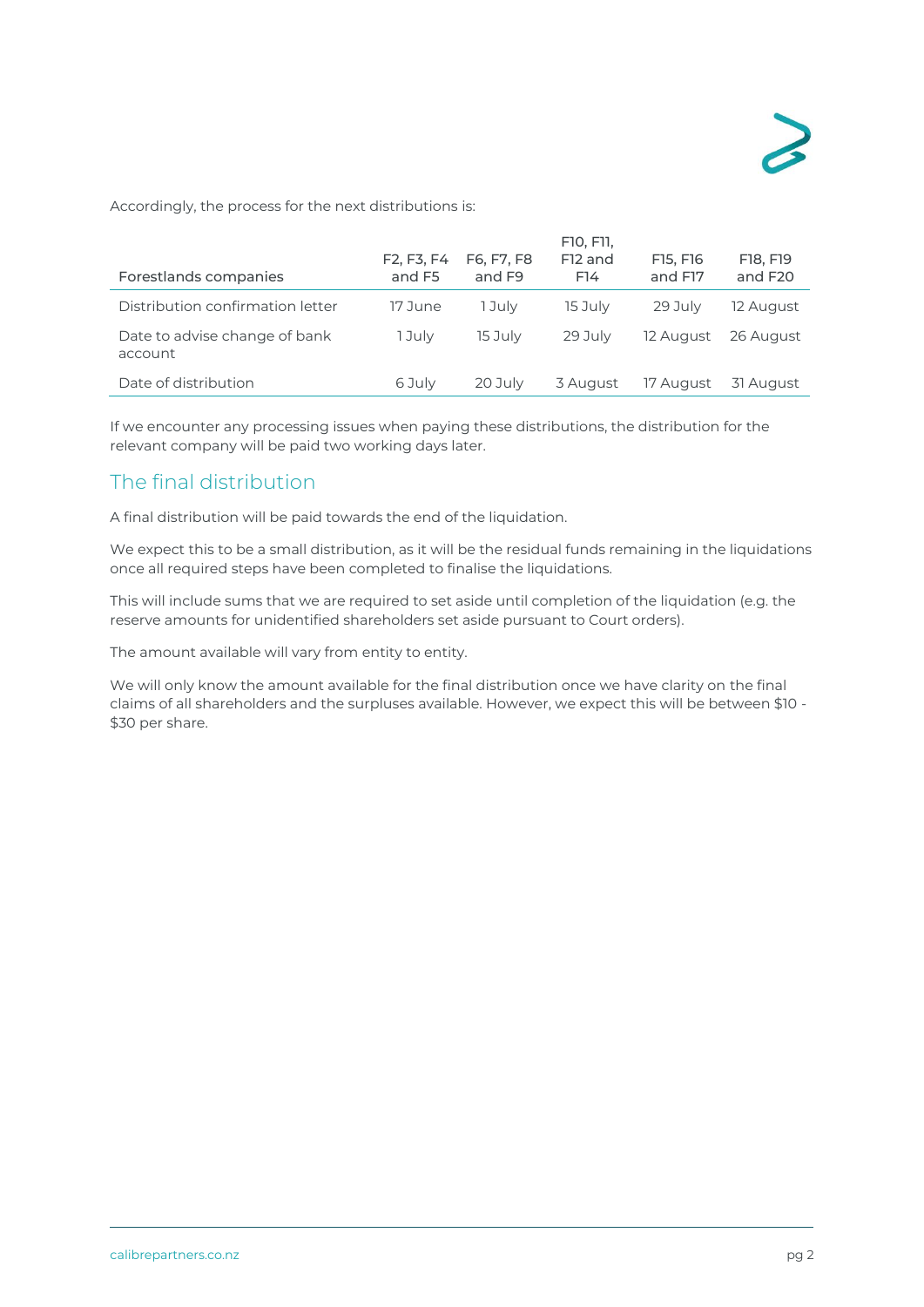

# Shareholder confirmation process FAQs

#### What are the tax implications for shareholders in F10, F18 and F19?

We will inform shareholders individually in a separate letter about the tax implications of their upcoming interim distribution. This will include the gross distribution, any imputation credits and RWT/NRWT associated with their respective investment.

#### What do I do if I have provided information, but I have not heard from the Liquidators?

We are continuing to process information in the order it was received. If you have not heard from us within a month of sending in your information, please contact us on +64 9 307 7865.

#### How will I know when I will be paid?

When we process information from a shareholder, we will email or write to that shareholder to confirm they have completed the shareholder confirmation process (or alternatively what further information they need to provide). At that time, shareholders who have completed the process will be told the date on which they will be paid.

Before the payment is made, shareholders will receive a letter detailing:

- The amount the shareholder will be paid; and
- The bank account to which the payment will be made. Please check and notify us within five days if this is not correct.

The letter will explain what shareholders need to do if they believe any of this information is incorrect.

#### I do not know my Share Certificate numbers, and/or I have lost or never received my Forestland share certificates

We require you to fill in a Declaration of Loss form for those shares where you cannot find a certificate. It is a legal acknowledgement that you have either lost the certificate or never received a certificate.

Please download the Declaration of Loss Form from the Calibre Partners' website, complete and email to [forestlands@calibrepartners.co.nz](mailto:forestlands@calibrepartners.co.nz) accompanied by photo ID. Please provide your full name and Shareholder reference number in the email.

#### I have still not received my Shareholder Confirmation letter.

Please email [forestlands@calibreparnters.co.nz](mailto:forestlands@calibreparnters.co.nz) with the subject line "Shareholder Confirmation form request". Please provide your full name, address, and copies of your Share Certificates (or the number of shares held in each Forestlands company if you do not have your Share Certificates).

#### I would like the distribution paid into a different bank account than that of the named Shareholders.

We will require you to fill out a Nomination of Bank Account form and return it with the required supporting documentation. Please download the Bank Nomination Form from the Calibre Partners' website, complete and email to [forestlands@calibrepartners.co.nz](mailto:forestlands@calibrepartners.co.nz) accompanied by photo ID and bank-generated account verification. Please provide your full name and Shareholder reference number in the email.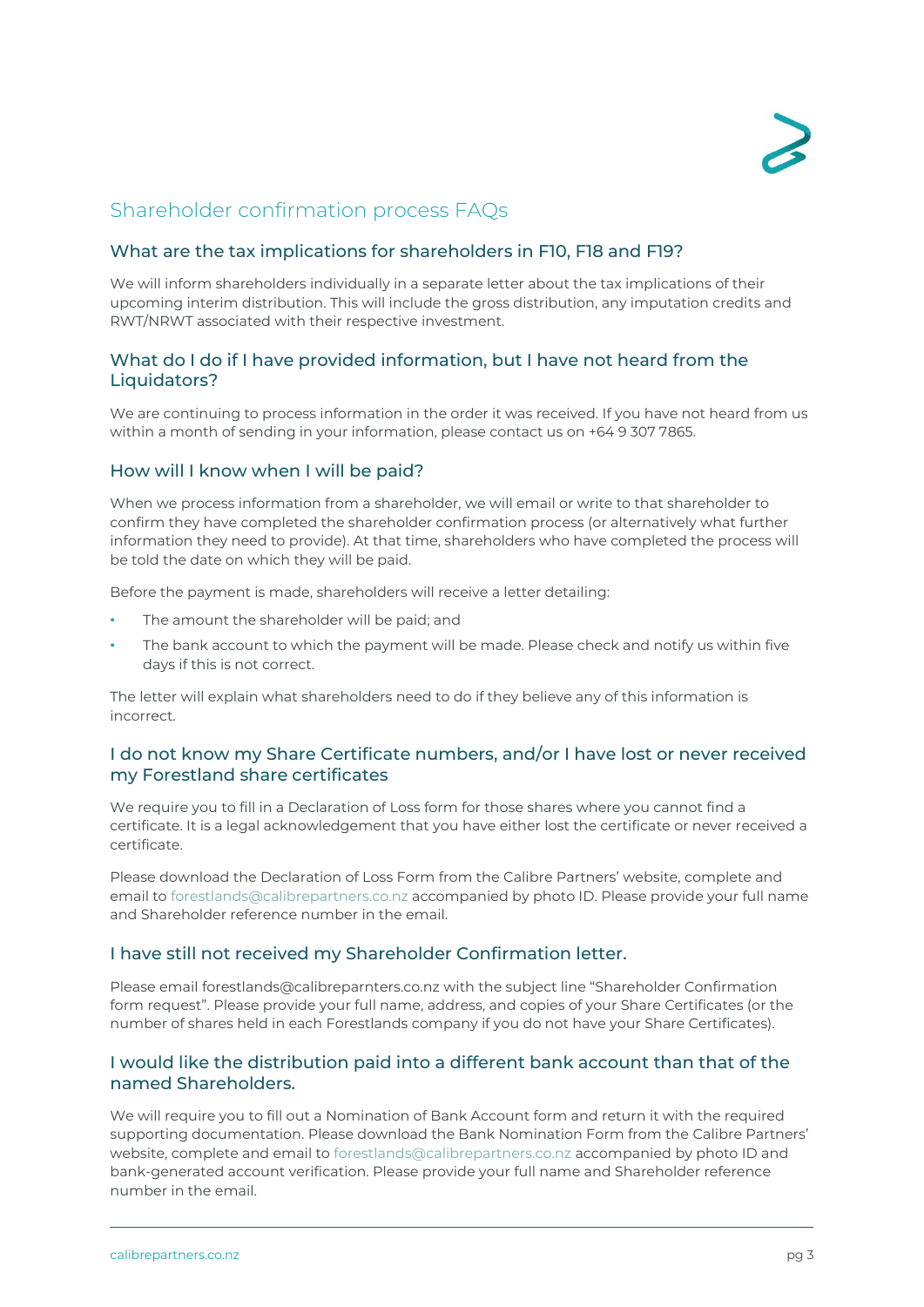

#### Will there be catch up distributions for those shareholders who have yet to submit their forms?

We will continue to pay catch up distributions for the distributions to eligible shareholders. These will be paid on a bi-monthly basis (January, March, May, July, September, and November) once we have received completed documentation.

We will write to you to formally confirm that your form has been processed and the date of your distribution.

Eligible shareholders in all the Forestlands companies will be paid on the same date.

## Can I fill out the form for my family member?

The named Shareholder must be the person who fills out the form unless a Power of Attorney arrangement is in place. We are required to exhaust all methods of communication before we seek any alternative arrangements. We understand that this is difficult in some instances, hence if you need further assistance, please contact us.

Exceptions to this rule are:

- a. A named shareholder is under the age of 18. In this case a caregiver can fill out the form. Please return the form along with a copy of the named shareholder's birth certificate and a copy of the signatory's Driver's License or Passport.
- b. Death of a named shareholder. We require a copy of the death certificate, Will and Probate. All of the Executors and Trustees of the Estate must sign the documentation on behalf of the deceased shareholder.
- c. Divorce or separation of named shareholder(s). We still require both shareholders to sign the documentation. We can split the distribution 50/50 between two bank accounts if necessary but both bank accounts need to be entered on the same page of the shareholder confirmation form and this should be initialled by both shareholders.
- d. Shares owned by Trusts. The Trustees of the Trust must sign the documentation in accordance with the Trust Deed. A copy of the Trust Deed will be required to be provided. If there have been changes to the trustees since the Trust Deed was executed, evidence of the changes, such as a deed of retirement and appointment of new trustees will need to be provided.

#### Do we need to include multiple IRD numbers for a joint shareholding?

We will require all Shareholders named on the Share Certificate/s to include their IRD number on the Shareholder Confirmation form. An exception to this rule is when a Shareholder is a minor and does not have an IRD number, in which case we will not require an IRD number.